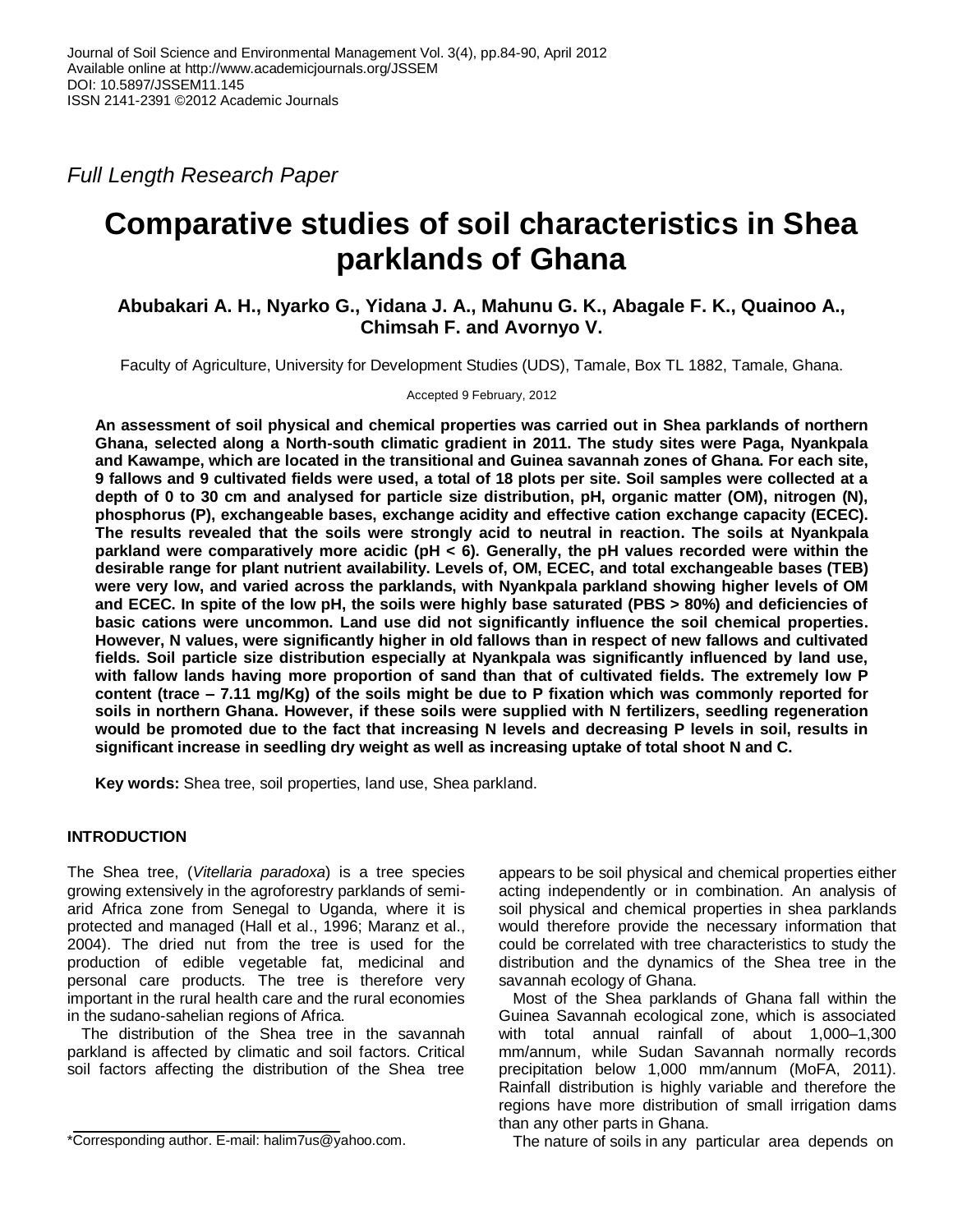

**Figure 1.** Map of vegetation zone in Ghana, with study locations highlighted. Source: Wageningen University (2004).

the geological processes that led to formation of rocks and the subsequent weathering of such rocks. The soils of the Guinea Savannah part of the parklands are exhausted from extensive farming and over grazing. According to Braimoh (2004), the soils consist mainly of savannah ochrosols and groundwater laterites formed over granite and Voltaian shales. The declining soil fertility of northern Ghana is leading to increasing agricultural intensification which results in more exploitation of primary woodlands (Duadze, 2004). Soil characteristics and rainfall pattern combine to influence vegetation cover and land use pattern over time.

Cropped areas are weaved into settlements around, Navrongo, Bolgatanga and Paga. Farm areas include bush and compound farms including few isolated agroforestry parks and few protected economic trees. In general tree populations in these areas are low as a result of extensive farming, wood extraction and over grazing. Most occurring tree species that are scattered and usually protected include *Vitellaria paradoxa, Parkia biglobosa, Acacia albida, Anogeissus leiocarpus, Adansonia digitata* (baobab), *Tamarindus indica, Mangifera indica* and *Ceiba pentandra*. These tree species appear to have a higher rate of regeneration and may be more resistant to the annual bush fires (MoFA,

2011). The soils in this shea parkland are varied because of the different geological materials and processes that served as the basis for their formation. The physical, biological and chemical composition of the soils have also undergone drastic changes over the last three decades owing to diverse and changing land uses that characterizes savannah landscapes. This therefore underscores the need for information on the physical and chemical characteristics of soils across the Shea parkland of Ghana. The objectives of the study were therefore to assess the effect of geographical gradient and land use history on soil physical and chemical properties in the Shea parkland.

## **METHODOLOGY**

Three sites - Paga, Nyankpala and Kawampe were selected to represent each of the three geographic gradients (North, Middle and Southern) that constitute the Shea parkland, following the north-south gradient using climatic index of Ghana. Thus one site (Paga) is located in the northern limit of Shea tree distribution; Nyankpala is in the middle and Kawampe in the southern part of its distribution. The study sites are illustrated in Figure 1. For each site, 3 fields which have been left fallow for 1 to 5 years (New fallow); 6 to 10 years (Medium fallow) and more than 10 years (Old fallow); and 3 fields under cultivation for 1 to 5 years (New field); 6 to 10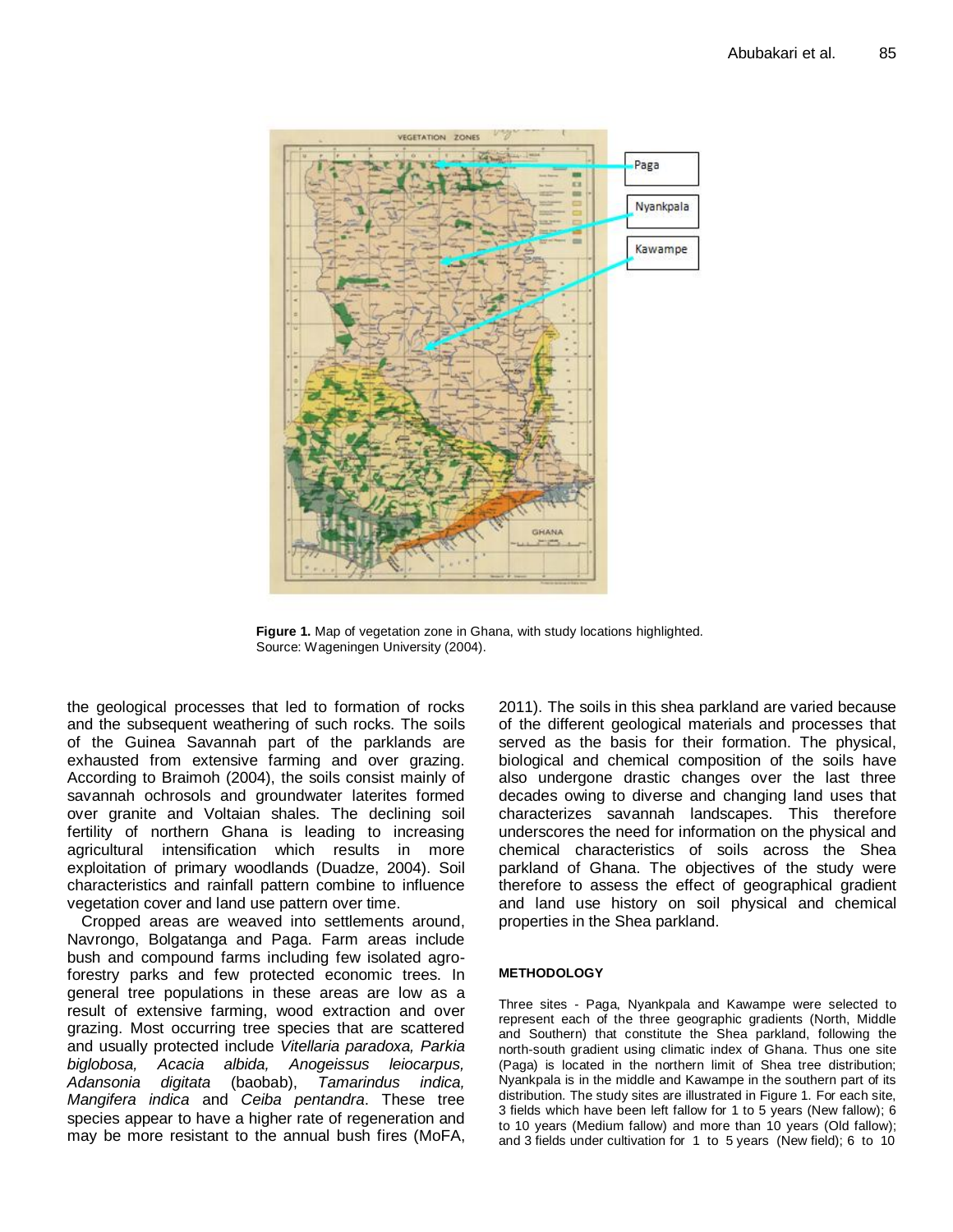|                              | рH     | <b>OM</b>       | N     | o       | <b>Extractable cations</b> |       |       |       | Ex.   |       |             | Particle size distribution (%) |         |             |         |            |
|------------------------------|--------|-----------------|-------|---------|----------------------------|-------|-------|-------|-------|-------|-------------|--------------------------------|---------|-------------|---------|------------|
| <b>Geographical gradient</b> |        | (%)             | (%)   | (mg/kg) | Ca                         | Mg    | Κ     | Na    | TEB   | acid  | <b>ECEC</b> | <b>PBS</b>                     | Sand    | <b>Silt</b> | clav    | Texture    |
| Kawampe                      | 6.5    | - 2             | 0.1   | 7.1     | 3.4                        | 1.4   | 0.2   | 0.4   | Trace | 0.1   | 5.7         | 97.4                           | 70.8    | 25.7        | 3.3     | Sandy loam |
| Nyankpala                    | 5.8    | 1.3             | 0.1   | 1.4     | 3.0                        | ، ،   | 0.2   | 0.4   | Trace | 0.3   | 5.8         | 93.3                           | 34.7    | 57.7        | 7.4     | Silt Ioam  |
| Paga                         | 6.0    | 0.8             | < 0.1 |         | 2.5                        | .6    | 0.2   | 0.4   | Trace | 0.2   | 5.1         | 93.6                           | 68.3    | 26.0        | 5.6     | Sandy loam |
| F-pr                         | < 0.00 | < 0.001         | Ი.ᲘᲘ4 | < 0.00  | 0.022                      | 0.543 | 0.220 | 0.740 | 0.285 | 0.004 | 0.313       | 0.020                          | < 0.001 | < 0.001     | < 0.001 |            |
| SED                          | 0.146  | $0.12^{\prime}$ | 0.007 | 0.818   | 0.299                      | 0.277 | 0.020 | 0.044 | 0.527 | 0.135 | 0.515       | .561                           | 4.407   | .840        | 0.618   |            |
| Df                           | 34     | 34              | 34    | 34      | 34                         | 34    | 34    | 34    | 34    | 34    | 34          | 34                             | 34      | 34          | 34      |            |
| Rep                          | 18     | 18              | 18    | 18      | 18                         | 18    | 18    | 18    | 18    | 18    | 18          | 18                             | 18      | 18          | 18      |            |

**Table 1.** Selected chemical and physical properties of the soils at different geographical locations in the Shea Parkland.

(Medium field) years and more than 10 years (Old field) were selected as representative of the area, giving a total of 18 plots. This was replicated 3 times in each site and thus a total of 54 plots were selected. Soil samples were collected at a depth of 15 to 30 cm. The samples were air dried for physical and chemical analyses to determine texture, pH, total Carbon, total nitrogen, total and available phosphorus, total and available potassium, and effective cation exchange capacity (ECEC).

### **Physical analysis**

Particle size distribution was determined using the Bouyoucos Hydrometer method as modified by Day (1965).

### **Chemical analysis**

## *pH (1:1 H2O)*

The soil pH was determined in water with a glass electrode at a soil to water ratio of 1:1. The extractable bases were determined by the Ammonium acetate (NH4OAc) method using neutral 1M NH<sub>4</sub>OAc pH 7 solution. Calcium (Ca) and magnesium (Mg) contents were determined using EDTA titration, while sodium (Na) and potassium (K) were determined by flame photometer.

### **The exchange acidity**

The exchange acidity was determined by Mehlich's barium

chloride-triethanolamine extraction, buffered at pH 8.2 (Mehlich, 1938). The soil was leached with an unbuffered salt solution (1M KCI solution) and AI in the leachate measured by titration (Coleman et al., 1959; Lin and Coleman, 1960; Mc Lean, 1965).

### *Effective cation exchange capacity (ECEC)*

Effective Cation Exchange Capacity (ECEC) was calculated by sum of the acidic and basic cations.

### *Percentage base saturation (PBS) and Exchangeable sodium percentage (ECEC)*

Percentage base saturation (PBS) was derived by expressing the total extractable bases (TEB) as a percentage of the ECEC, while exchangeable sodium percentage (ESP) was calculated by expressing extractable sodium as a percentage of the ECEC.

## *Organic matter*

Organic carbon content of the soil was determined using the Walkley and Black (1935) procedure. Organic carbon content was converted to organic matter content by multiplying the organic carbon values with 1.824 Van Bemmelen factor.

### *Available phosphorus*

Available phosphorus was determined using the Bray 1

procedure (Bray and Kurtz, 1945).

### *Exchangeable potassium*

The ammonium acetate procedure was used to determine the amount of Potassium of the soil.

## **Data analysis**

Data was subjected to analysis of variance (ANOVA) using Genstat (Discovery Edition 3) statistical package and treatment means were compared using the standard error of difference (SED) at 5%.

# **RESULTS**

There were no significant (NS) differences in the interactive effect of geographical gradient, land use class and land use history. There were some significant differences in the interaction between land use class and land use history on selected soil chemical properties as well as in the interactive effect of land use class and geographical location on soil texture shown in Tables 1 and 2.

As shown in Table 1, significant differences were observed in all the selected soil chemical properties except CEC, TEB, PBS and the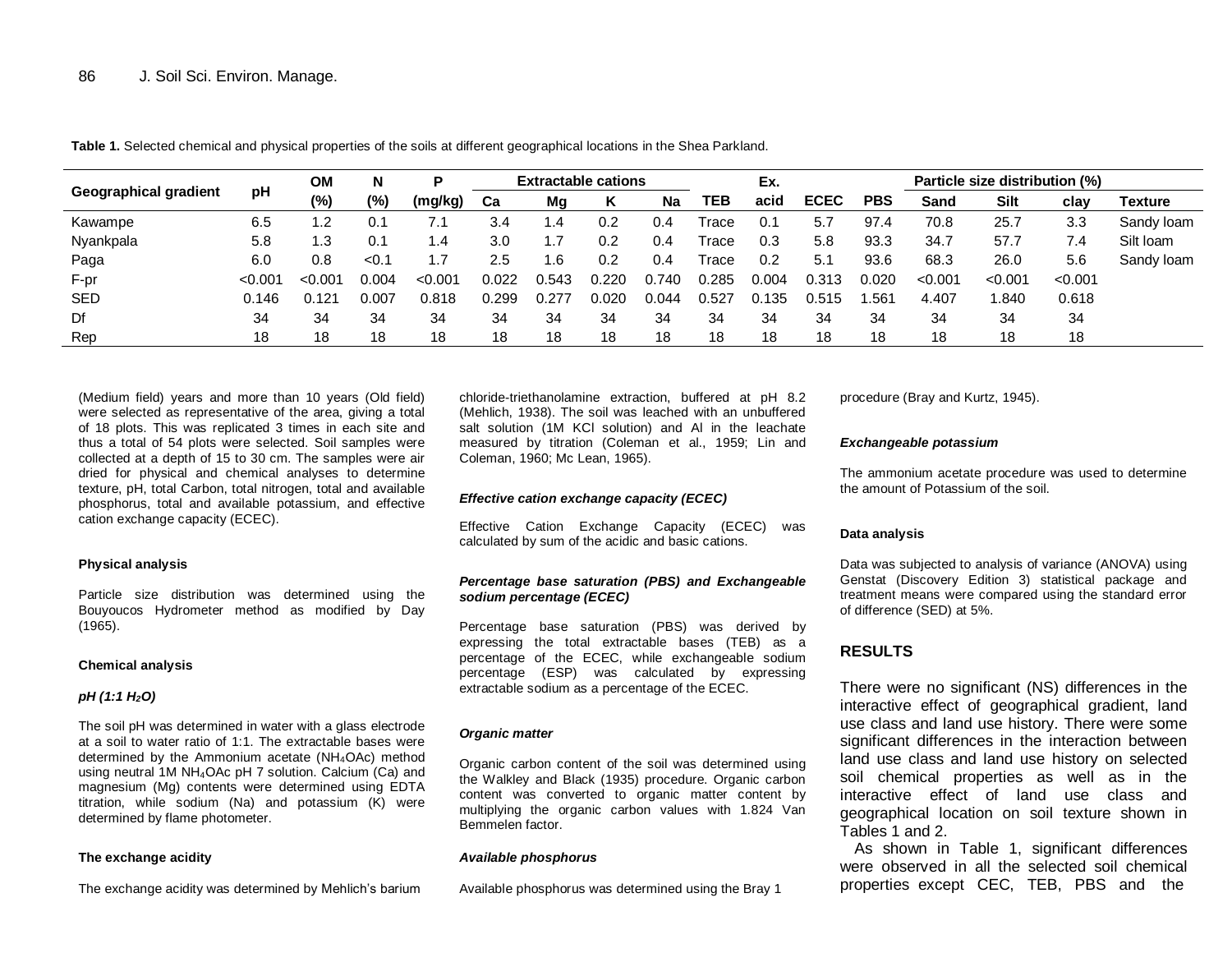| Land use history | pH    | OM (%) | P (mg/kg) |       | <b>Extractable cations</b> |       |           | Ex.   |             |            | Particle size distribution (%) |             |       |            |  |
|------------------|-------|--------|-----------|-------|----------------------------|-------|-----------|-------|-------------|------------|--------------------------------|-------------|-------|------------|--|
|                  |       |        |           | Ca    | Mg                         | ĸ     | <b>Na</b> | acid  | <b>ECEC</b> | <b>PBS</b> | Sand                           | <b>Silt</b> | Clav  | Texture    |  |
| New fallow       | 6.1   | 1.2    | ۱.7       | 3.1   | .7                         | 0.2   | 0.4       | 0.2   | 5.9         | 95.5       | 58.8                           | 34.2        | 6.9   | Sandy loam |  |
| Medium fallow    | 6.0   | 0.9    | 1.8       | 2.6   | 1.2                        | 0.1   | 0.4       | 0.2   | 4.7         | 94.3       | 57.2                           | 37.8        | 4.9   | Sandy loam |  |
| Old fallow       | 6.3   | 1.4    | 6.0       | 3.5   | . 6                        | 0.28  | 0.6       | 0.2   | 6.4         | 95.8       | 58.1                           | 35.7        | 6.0   | Sandy loam |  |
| New field        | 6.1   | 1.0    | 2.9       | 2.7   | 1.4                        | 0.2   | 0.4       | 0.2   | 5.1         | 94.8       | 57.4                           | 37.4        | 5.1   | Sandy loam |  |
| Medium field     | 6.0   | 1.1    | 2.9       | 3.0   | 2.0                        | 0.2   | 0.4       | 0.2   | 6.0         | 93.9       | 58.7                           | 35.8        | 5.3   | Sandy loam |  |
| Old field        | 6.1   | 1.0    | 5.2       | 2.9   | 1.5                        | 0.2   | 0.4       | 0.2   | 5.3         | 94.4       | 57.6                           | 37.9        | 4.4   | Sandy loam |  |
| F-pr             | 0.611 | 0.057  | 0.400     | 0.187 | 0.790                      | 0.160 | 0.060     | 0.837 | 0.063       | 0.944      | 0.777                          | 0.339       | 0.160 |            |  |
| <b>SED</b>       | 0.206 | 1.079  | 1.160     | 0.423 | 0.390                      | 0.028 | 0.060     | 0.093 | 0.729       | 2.207      | 3.067                          | 2.602       | 0.874 |            |  |
| Df               | 34    | 34     | 34        | 34    | 34                         | 34    | 34        | 34    | 34          | 34         | 34                             | 34          | 34    |            |  |
| Rep              | 9     | 9      | 9         | 9     | 9                          | 9     | 9         | 9     | 9           | 9          | 9                              | 9           | 9     |            |  |

**Table 2.** Selected chemical and physical properties of soils in different land use types in the Shea Parkland.

extractable bases. The results indicate that soils in Shea parklands of Nyankpala are slightly acidic (5.8), have higher %OM (1.3), than the soils at Kawampe and Paga. The soils at Nyankpala also had higher Exchange acidity (0.37) compared to those at Kawampe. Soils at Kawampe were found to have the highest PBS (97.49) than those at Nyankpala and Paga. The results further indicate significant differences in soils at all locations with respect to %N, P and Ca. There were no significant differences in soils at all the locations with reference to Mg, K and Na. Soils at Nyankpala had the highest amount of N (0.65 %), whilst soils at Kawampe recorded the highest levels of P and Ca. Paga recorded the lowest values of all the parameters measured.

The effect of interaction between land use and land use history on selected soil chemical properties are shown in Table 2. The results indicate no significant differences between land use and land use history interaction with respect to selected chemical properties (pH, Base saturation, OM, OC, CEC, Exchange acidity and TEB).

There were also no significant differences in the interactive effect of geographical gradient and land use history on soil chemical properties. However, there was a significant effect of land use history on soil N as shown in Figure 2. Figure 2 indicates NS difference in nitrogen content between new fallow and new cultivated land as well as medium fallow and medium cultivated land.

There were no significant differences in the interactive effect between land use and land use history on soil particle size. Cultivated fields at Nyankpala contain more silt (61.04%) compared to 54.54% for fallow field in the same location, though this was not significant. The distribution of silt in fallow land and cultivated field at both Kawampe and Paga was quite similar. There was no significant variation in the clay contents in fallow land and cultivated land in all the locations. This is illustrated in Figure 3.

# **DISCUSSION**

The location of Shea parklands had significant

effect on soil physical and chemical properties irrespective of the land use class and the land use history. This is obvious from the variations in the levels of pH, OC, OM, CEC and exchange acidity of the Shea parkland studied. Differences in soil physical properties are expected as those parklands are located in different agro ecological zones with different geological formation and different land use systems. The values of the soil chemical properties obtained at Nyankpala and Kawampe were slightly higher than values reported for soil in the Volta river basin of mainland Ghana, which is covered mainly by the Guinea and Sudan savannah agro ecological zones (Braimoh, 2004; Compaore, 2006; Duadze, 2004). Braimoh (2004) reported that soils of the guinea savannah part of the Volta river basin have PBS between 60 to 90% and mean effective CEC of 4.42. This was attributed to the Ca as the dominant exchangeable cation as well as the effect of clay mineralogy. In general, the pH reported for the three parklands in this study could be described as mild to neutral pH and this is ideal for most crops (MSU extension, 2011). The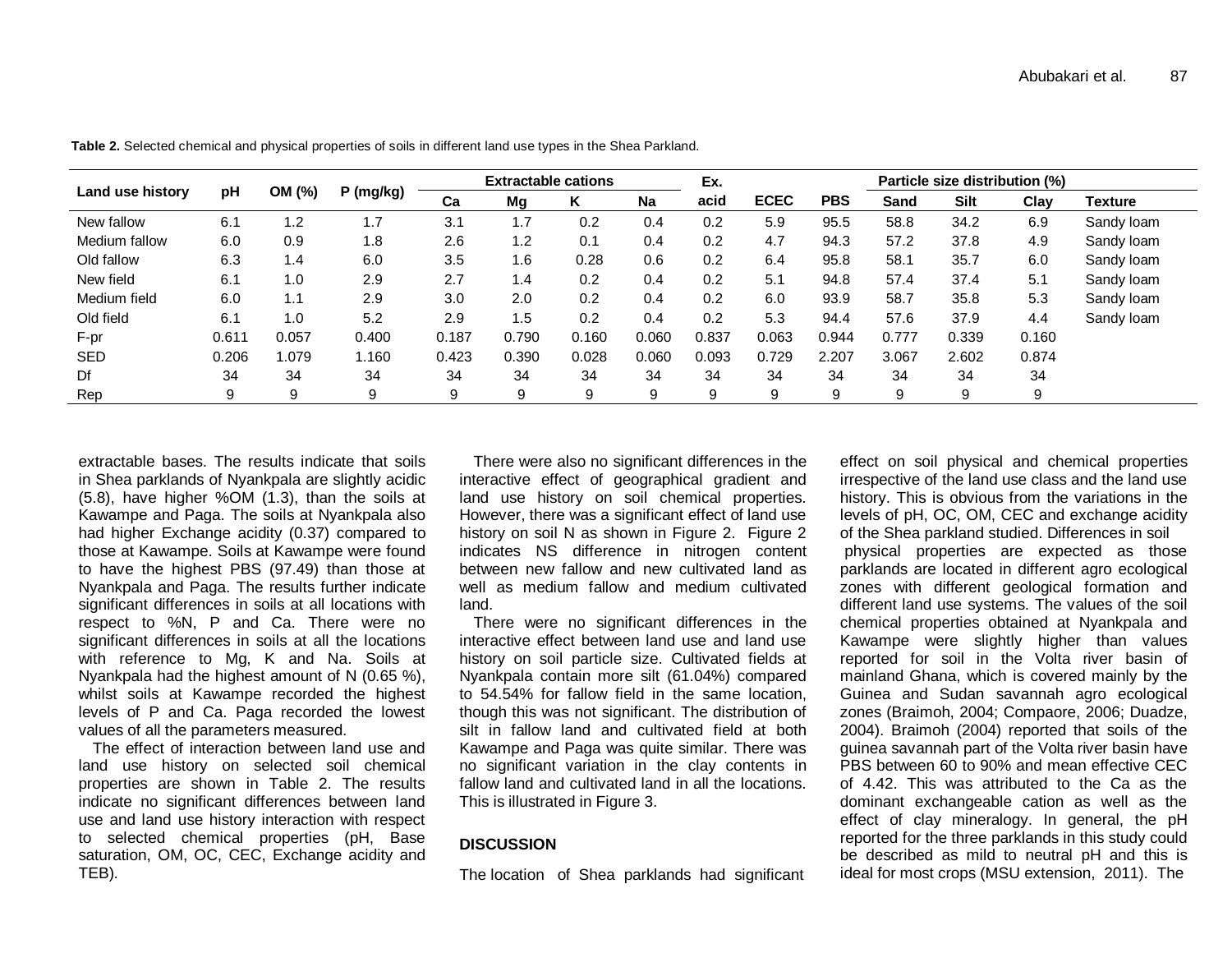

**Figure 2.** Effect of the interaction between type of land Use and Age of land Use e on soil nitrogen level (bars represent SED).



**Figure 3.** Effect of the interaction between type of land Use and location on soil Particle Size Distribution (bars

soils at Nyankpala are however slightly acidic compared to others and this could result in toxicity of some elements such as Al, Co, Cu, Fe, Mn and Zn and deficiency of other elements (such as Ca, K, Mg, N and P) (Compaore, 2006). The ECEC values less than 4 and TEB values less than 20 are considered as very low and may be indicative of nutrient stress soils. As shown in

Table 1, the ECEC and TEB obtained at all the locations and especially the TEB value at Paga may be indicating soils of declining nutrient reserves. Mean organic carbon levels for soils in the guinea savannah are reported to be 0.3 to 0.5% (Braimoh, 2004; MOFA, 2011). The values obtained for soil chemical properties at Paga were similar as compared to the mean values reported for the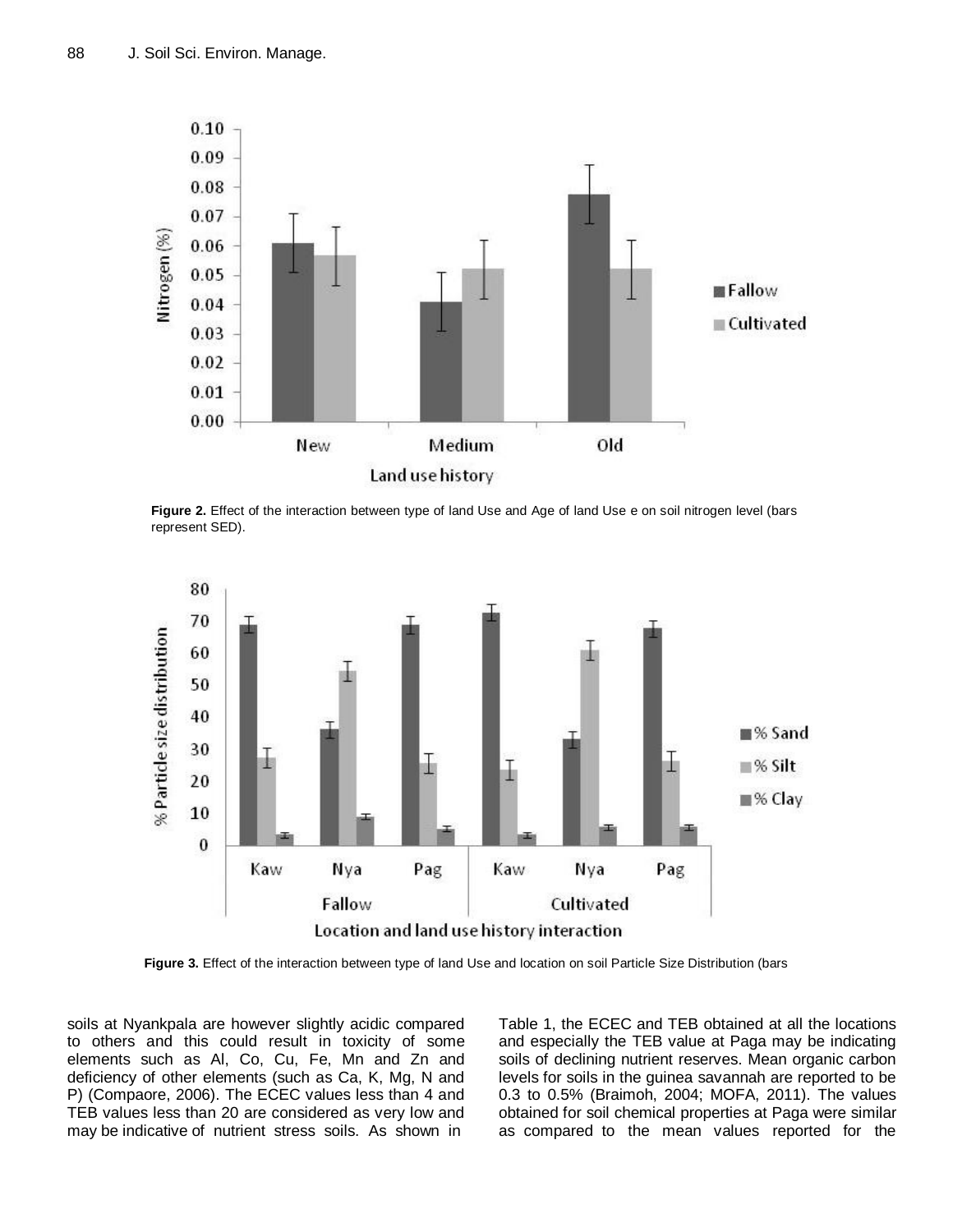savannah areas of northern Ghana. The OC and OM levels at Nyankpala and Kawampe could be considered as moderately good levels compared to the average figure for the savannah areas of Ghana. However, optimum levels of OM in soils must be more than 2%. According to Braimoh (2004), soil OM is associated with higher nutrient reserves because they are associated with higher levels of ECEC (150 - 200 C mol  $kg^{-1}$ ) and also the soil N reserves and part of P were related to OM content.

Nitrogen, P and K are needed by plants in larger quantities and their deficiencies are also very critical and symptomatic. Nitrogen is critical for the development of green leaves and is made available to plants as nitrate  $(NO<sub>3</sub>)$  and ammonia  $(NH<sub>4</sub>)$ . Nitrate is also produced by mineralization of OM and can also easily be leached (MSU extension, 2011).

In general the levels of N, P, K, Ca and Mg were very low in the savannah Shea parklands of northern Ghana as indicated in Table 1. The extremely low P content (trace  $-7.11 \text{ mg/Kg}$ ) of the soils might be due to P fixation which was commonly reported for soils in northern Ghana. Although, little information was reported on the importance of macro nutrient in the nutrition of woody plant species, Dianda et al. (2009), was able to show that Shea seedlings were very responsive to N and P, and that limiting N growth conditions were the major constraints to seedling biomass accumulation. Dianda et al. (2009) further reported that responses to N additions in plant parts, shoot N and C uptake were strongly dependant on P rates, and that under conditions of P shortage about 12 mg  $\text{Kg}^1$  of N should be applied. Also, the macro nutrients especially a balance ratio of N and P was reported to be critical for regeneration of Shea seedlings. Although, the role of N in Shea seedling regeneration is appreciated, its role on the mature Shea tree is not comprehensively reported. Moore (2008), however reported negative correlation (though not significant) between soil N levels and mature Shea characteristics (plant height, DBH, seed width and seed length). N was only positively correlated (again not significant) with Shea tree density which still reflects the role N in regeneration. According to the reports of Moore (2008), P levels in the soil was also negatively (and significantly) correlated with plant height, DBH, kernel width and kernel length. However, P was also positively correlated (not significant) with Shea tree density.

When the land use in the three parklands was contrasted, N and Na showed significantly pronounced differences between fallow lands and cultivated lands. In fallow lands N levels in old fallows were slightly higher than those of new fallows. This was not the case in cultivated land where the N level remains similar irrespective of the duration of cultivation (Figure 2). Similar pattern was shown for Na levels. In both fallow and cultivated lands P levels were slightly higher for old fallows and old cultivated lands. These results would

have serious implication for Shea seedling regeneration and the productivity of the Shea tree as the ratio of N to P affects seedling biomass and Shea tree characteristics (Dianda et al., 2009).

As shown in Figure 3, the soils at Kawampe irrespective of whether in fallow or cultivated land, contained more sand and could be described as sand loamy. This may be characteristic of the parent materials from which they are formed. Kawampe is also located close to the forest-savannah transitional zone and may be typical of closed savannah wood land. These ecological zones have vast areas of uncultivated lands and may not have greater number of prolonged fallow lands. These soils may be typical of well drained soils with high water holding capacity. The cultivated soils at Nyankpala in Figure 3, shows more silt and less clay, whilst the fallow soils of same contain slightly less silt and more clay. The cultivated and fallow soils at Nyankpala contain the same proportion of sand. The soils in the fallow land at Nyankpala could be described as loamy whilst that of the cultivated lands as silt loam. These soils may be well drained but prone to leaching of some nutrients. In both cultivated and fallow lands at Paga, there are higher proportions of sand and lesser proportions of silt and clay. As a result the soils at Paga could be described as sandy or sandy loam and thus very susceptible to wind and soil erosion.

# **Conclusions**

Although, the levels of OM, N, P and K, as shown in this study were not adequate to classify as very fertile soils, they were slightly higher for Nyankpala and Kawampe than Paga. The extremely low P content (trace  $-7.11$ mg/Kg) of the soils might be due to P fixation which is commonly reported for soils in northern Ghana. Land use did not significantly influence the soil chemical properties, however, values for pH, N and P, were slightly higher in old fallows than new fallows and cultivated fields. However, low levels of P in soils require higher levels of N for optimum Shea seedling development and hence Shea regeneration in the parkland could still benefit from N supplementation.

# **ACKNOWLEDGEMENT**

This work has been undertaken with the financial support from the European Union via INNOVKAR project. INNOVKAR is an acronym meaning: Innovative Tools and Techniques for Sustainable Use of the Shea Tree in Sudano-Sahelian zone

## **REFERENCES**

Braimoh A (2004). Modeling land use change in the Volta Basin of Ghana. Ecol. Develop. Series*,* p. 14.

Bray RH, Kurtz LT (1945). Determination of total, organic and available